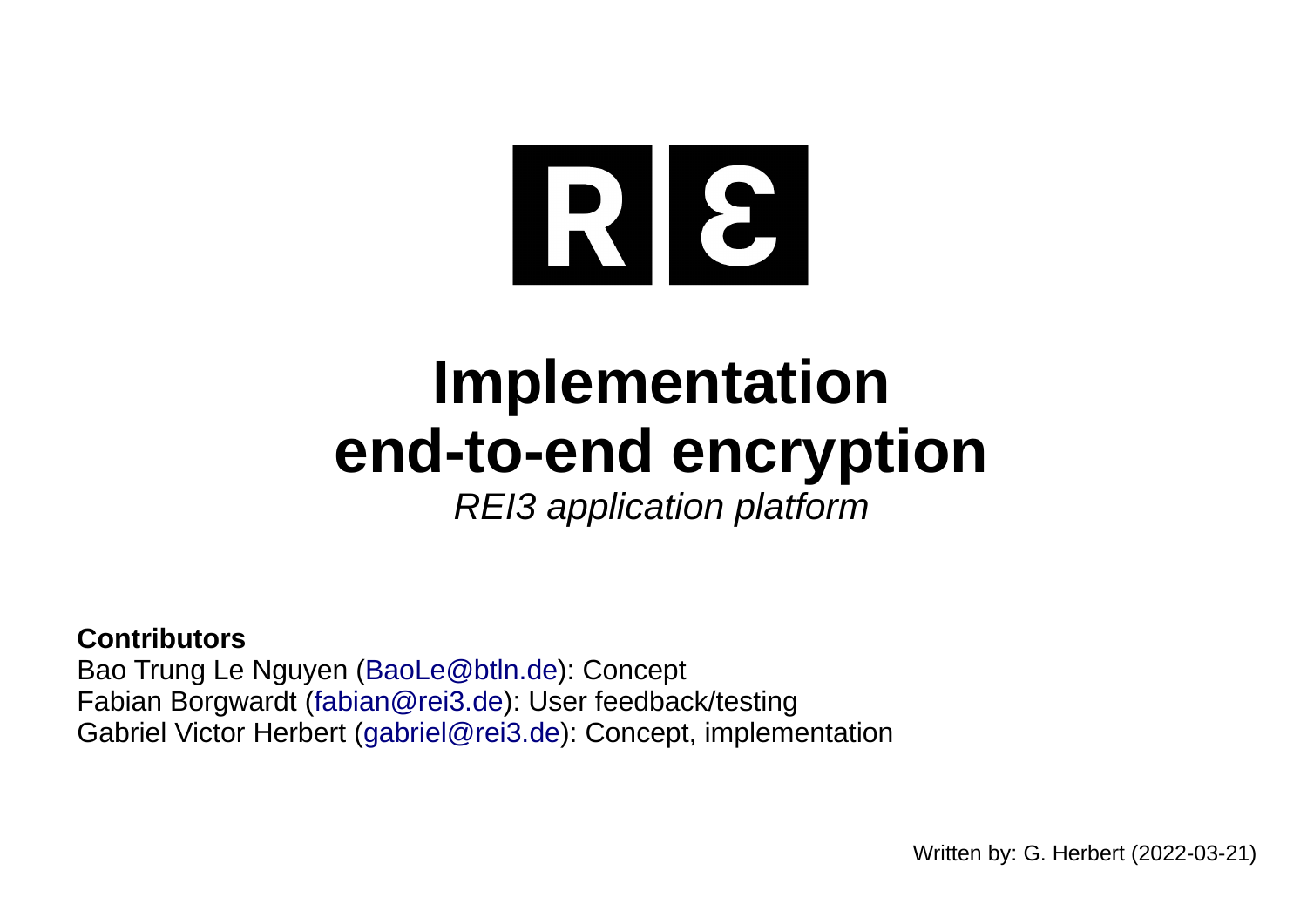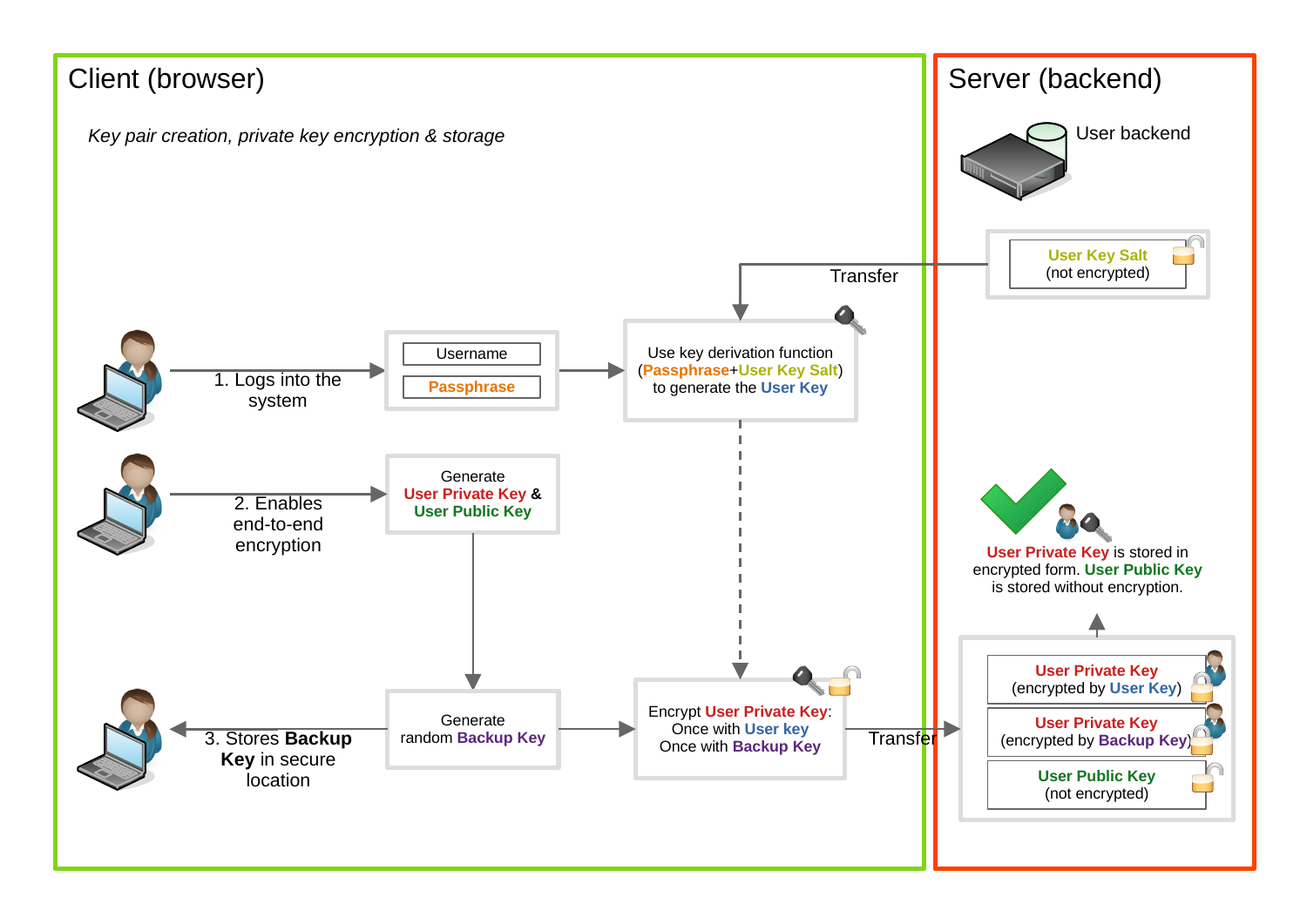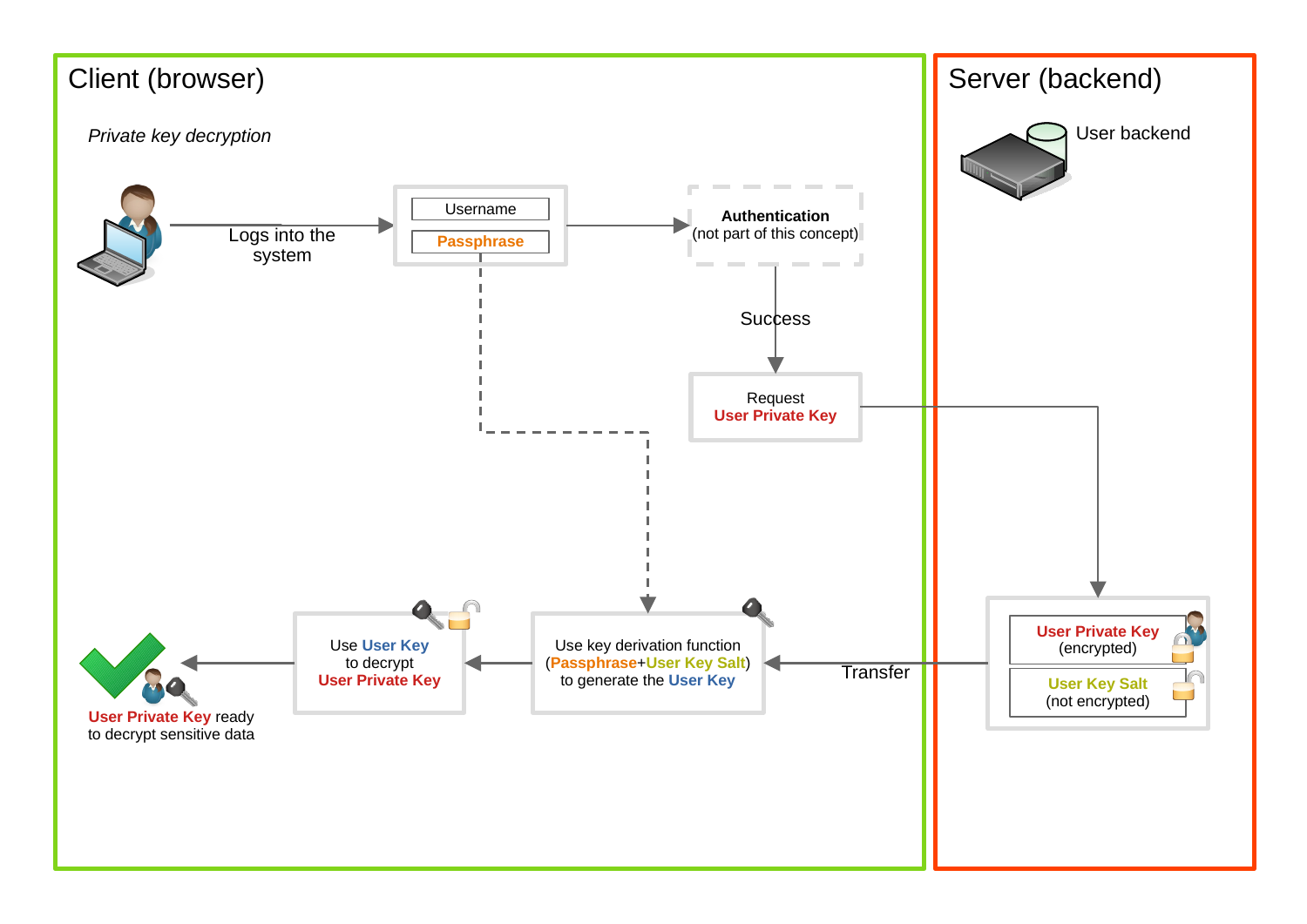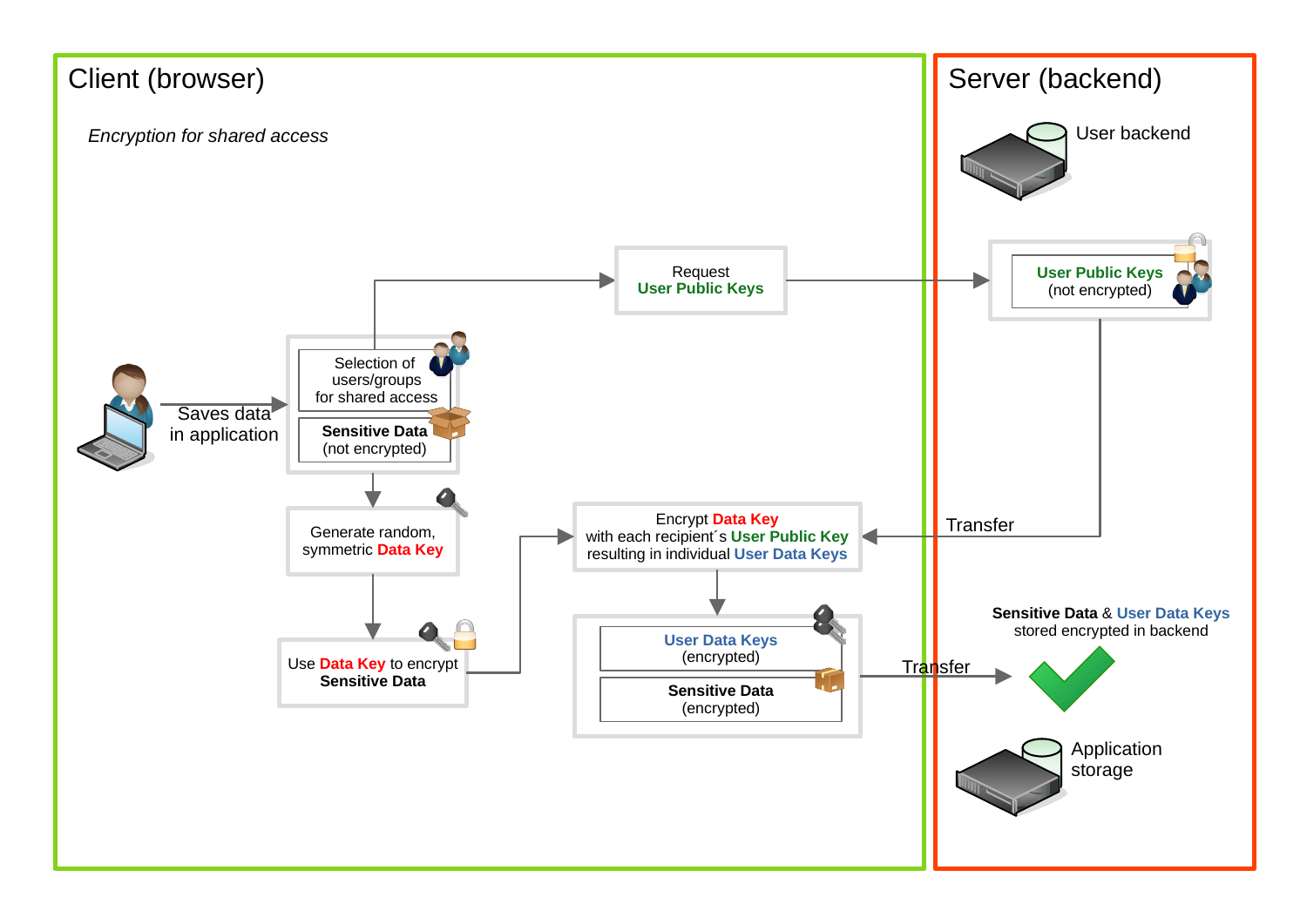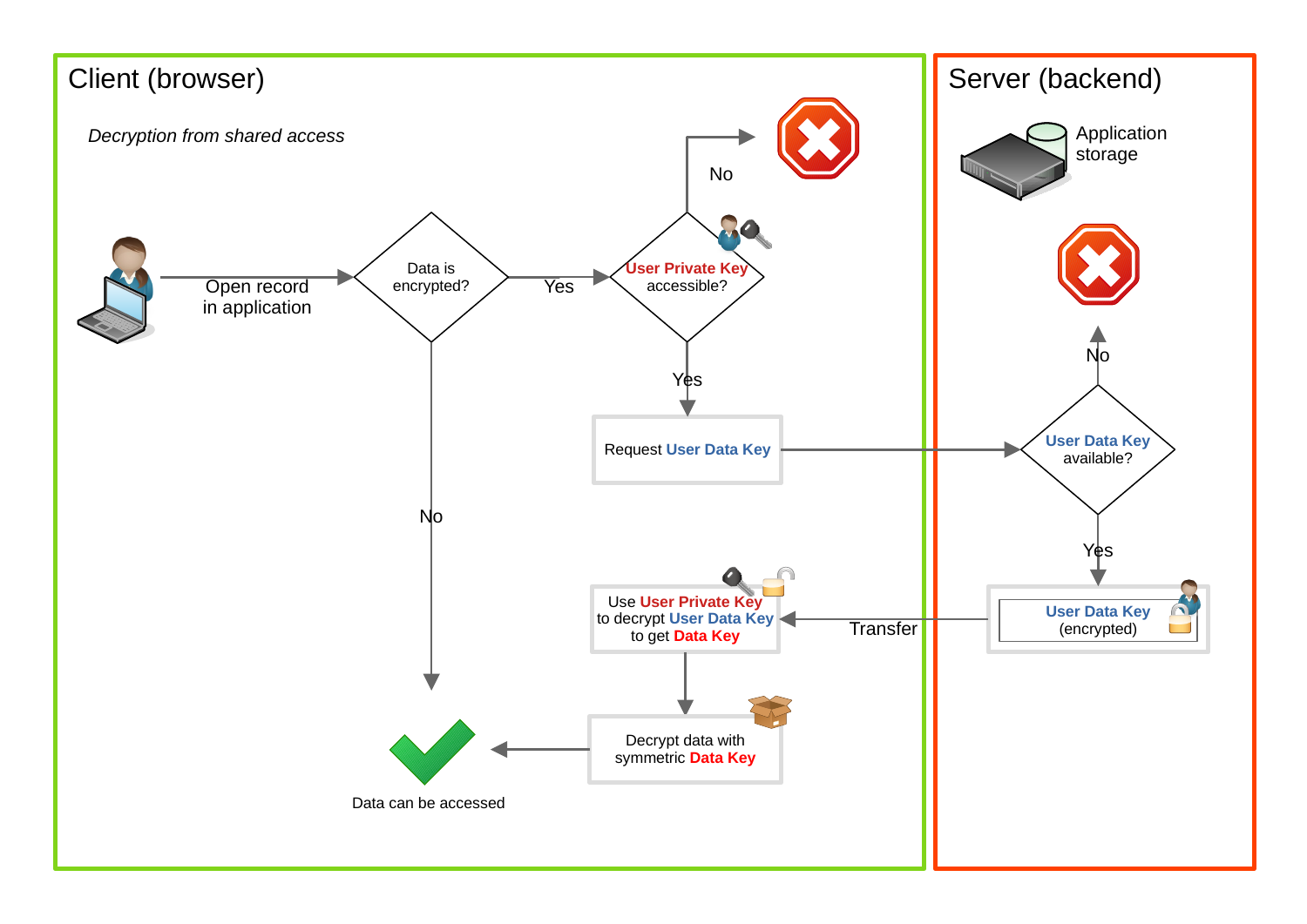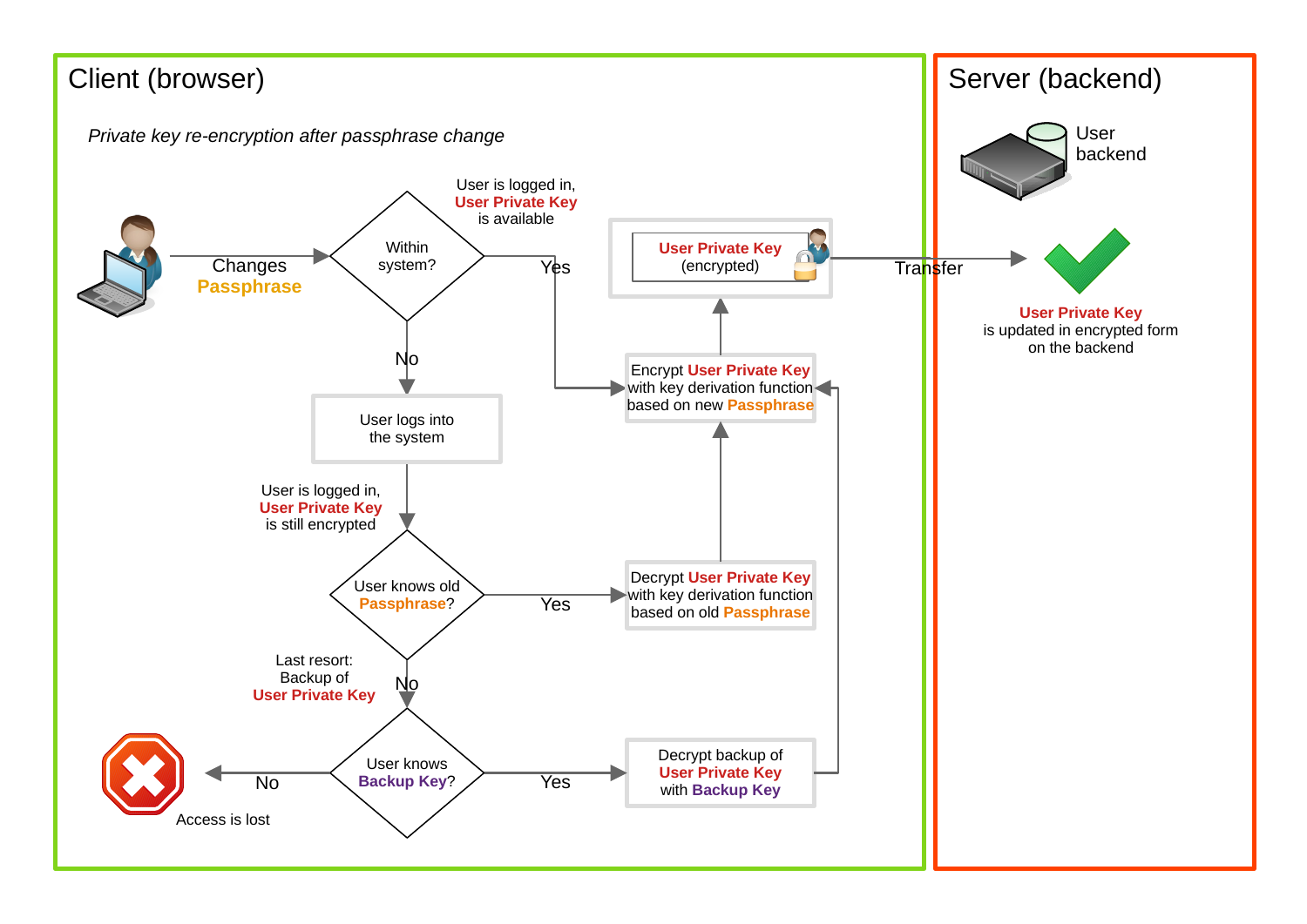## **Questions and answers**

#### **Q: Is it a hassle for users to work with end-to-end encryption?**

Usually not. The system includes key management functions for creation and storage of encrypted user keys. Users only need to generate personal keys once (a 1-click operation) and store a personal backup-code in a secure location.

#### **Q: Is there a chance, a user looses access to encrypted data permanently?**

Yes, because the user´s private key is encrypted with the user´s credentials. Without access to the user credentials the private key is inaccessible. For this case, the system generates a personal backup code, which encrypts a copy of the user´s private key. If a user looses access to both its credentials and backup code, data decryption is not possible.

Another user might still be able to decrypt the same data, if it was also encrypted for this user beforehand.

#### **Q: Can my encrypted data be read, if the database is compromised?**

No. Data is encrypted on the client before it is being sent to the database. Decryption keys are stored in the database only in encrypted form.

#### **Q: Is encrypted data protected after the server has been compromised?**

No. As a web-based application, the application server sends the code required for encryption to the client. If the server is compromised, this code could be changed, telling the client to send decryption keys or just not encrypting data.

A client trusts the authenticity of a server via its certificate and chain-of-trust. If the system is breached, the server manipulated and trust re-established, there is little any web application can do without requiring additional, client-based software-components (browser-plugins for example).

All web-based applications share this issue, because client-code is distributed by the trusted server. It is therefore important to secure web application servers.